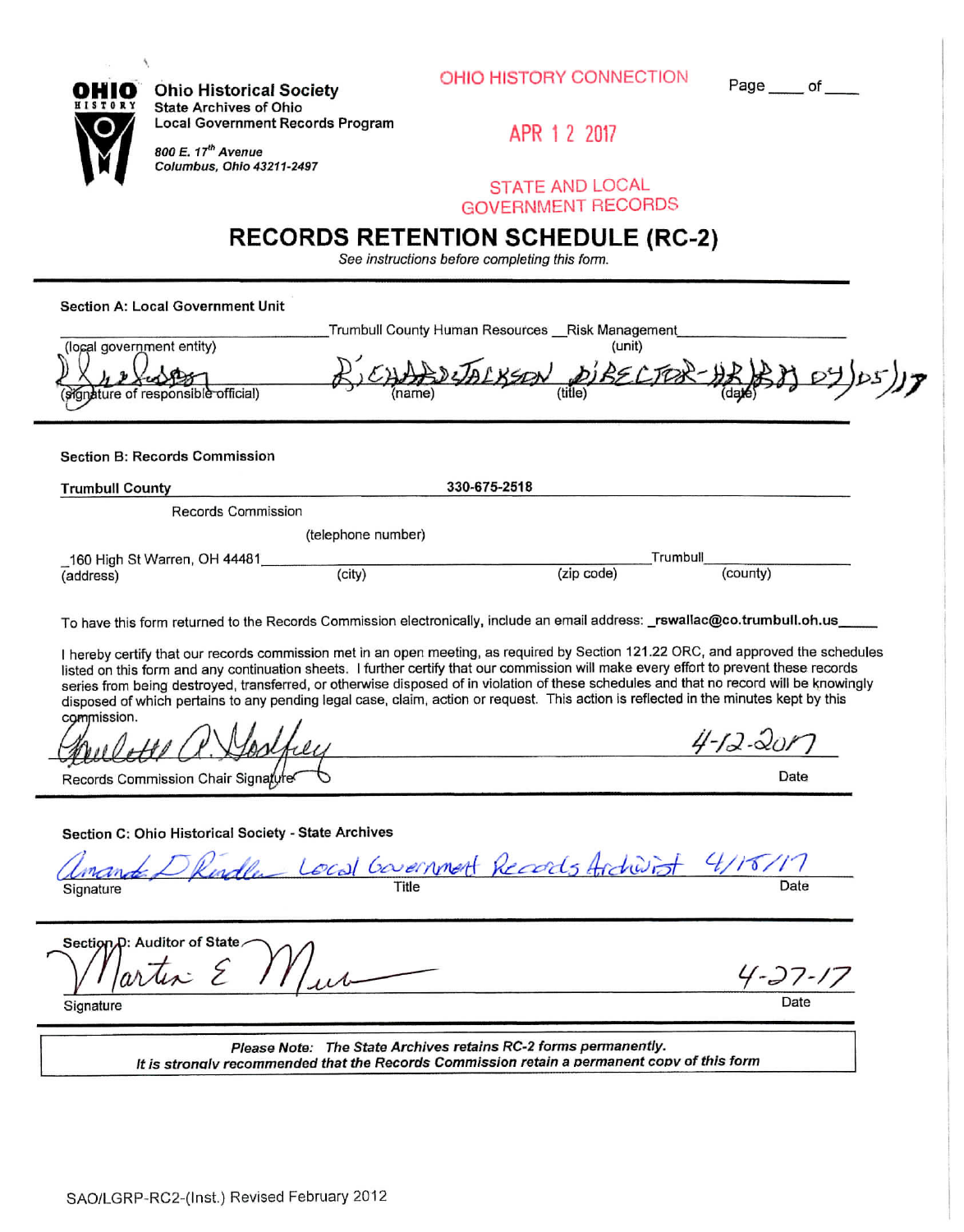

 $\begin{array}{llll} \bullet\ \text{HIO} & \text{Onio Historical Society} \end{array}$ State Archives of Ohio Local Governnient Records Program

*800 E. l f Avenue Columbus, Ohio 43211-2497* 

#### Section *A'.* Local Government Unit

- Include the name of the municipality, county, township, school, library, or special taxing district (local government entity) for which the form is being submitted.
- Include the unit (department, agency, office), if applicable,
- The departmental official directly responsible, for the records must sign and date the formi

#### Section B: Records Commission

- Complete the phone number and mailing address for the Records Commission, including the county.
- To have this form returned to the Records Commission electronically, include an email address. It is the responsibility of the Records Comnilssion to forward an electronic or paper copy of the approved form to the appropriate departrnehl,.
- The Records Gommisslon Chairperson must sign the certification statement before it can be reviewed and signed at the Ohio Historical Society by ftie Local Goyemtrieni Records representative, and approved by the Auditor of State's Office.

#### Section C: Ohio Historical Society - State Archives

- The reviewing agent from Ohio Historical Society Local Government Records Program (OHS-LGRP) will indicate on your RC-2 which records series will require a Certificate of Records Disposal (RC-3) prior to disposal.
- They will sign the form and forward it to the Auditor of State's Office.

#### Section D: Auditor of State

The approving agent atthe Audltorof State's office will sign the form and return It to the OHS-LGRP.

#### Section E: Records Retention Schedule

- 1) Schedule numbers can be expressed by a year and iterri numbering scheme for each records series being scheduled^ for example, 09-1 and 09-2. Another option is to include a unique abbreviated identifier for each office, for example, Eng. [Engineer] 1, Eng. 2, etc. The numbering schema is your choice, and it will be used later on your Certificate of Records Disposal (RC-3).
- 2) Include the title of the records series and a brief description of each series. Please provide information about the content and use of the records series.
- 3) Articulate a retention period for the record in terms of time (exp. six years); an action (exp. until audited), or both (six years after audit).
- 4) Include the formats of the record (paper, electrorilc, microfilm, etc.)
- 5) For use by the' Auditor of State or the OHS-LGRP. OHS-LGRP will mark the records series that will need an RC-3 prior to disposal.

### **GENERAL INSTRUCTIONS:**

- For questions related to records scheduling and disposition, OHS-LGRP: (614) 297-2553 or at localrecs@ohiohistory.org
- After completing sections A and E, submit the form to your records commission so it can be approved in an open meetingpursuant to Section 121.22 ORG. See Ohio Revised Code Section 149.38 (counties), 149,39 (municipalities), 149.41 (school districts), 149.411 (libraries), 149.412 (special taxing districts) and 149.42 (townships) for the composition of your records commission. Your records commission completes section B dhd sends the form to: OHS-LGRP at:

localrecs@ohiohistory.org OR The Ohio Historical Society

State Archives of Ohio Local Government Records Archivist 800 E. 17<sup>th</sup> Avenue Columbus, OH 43211-2497

- The OHS-LGRP will review this RC-2 and forward it to the Auditor of State's Records Officer, Columbus.
- This RC-2 Is in effect When all signatures, have been afffXed to it. OHS-LGRP W'li returna copy of the approved form to the Records Commission. *The local records commission and the ongihating office should retain permanent copies of the fdrfh to document legal disposal of public records.*
- Remember, at least 15 Business days before you Intend to dispose of records, submit a Certificate of Records Disposal (RC-3) to the OHS-LGRP. Copies of RC-3s will not be returned.

SA0/LGRP-RC2-(lns!.) Revised February 20t2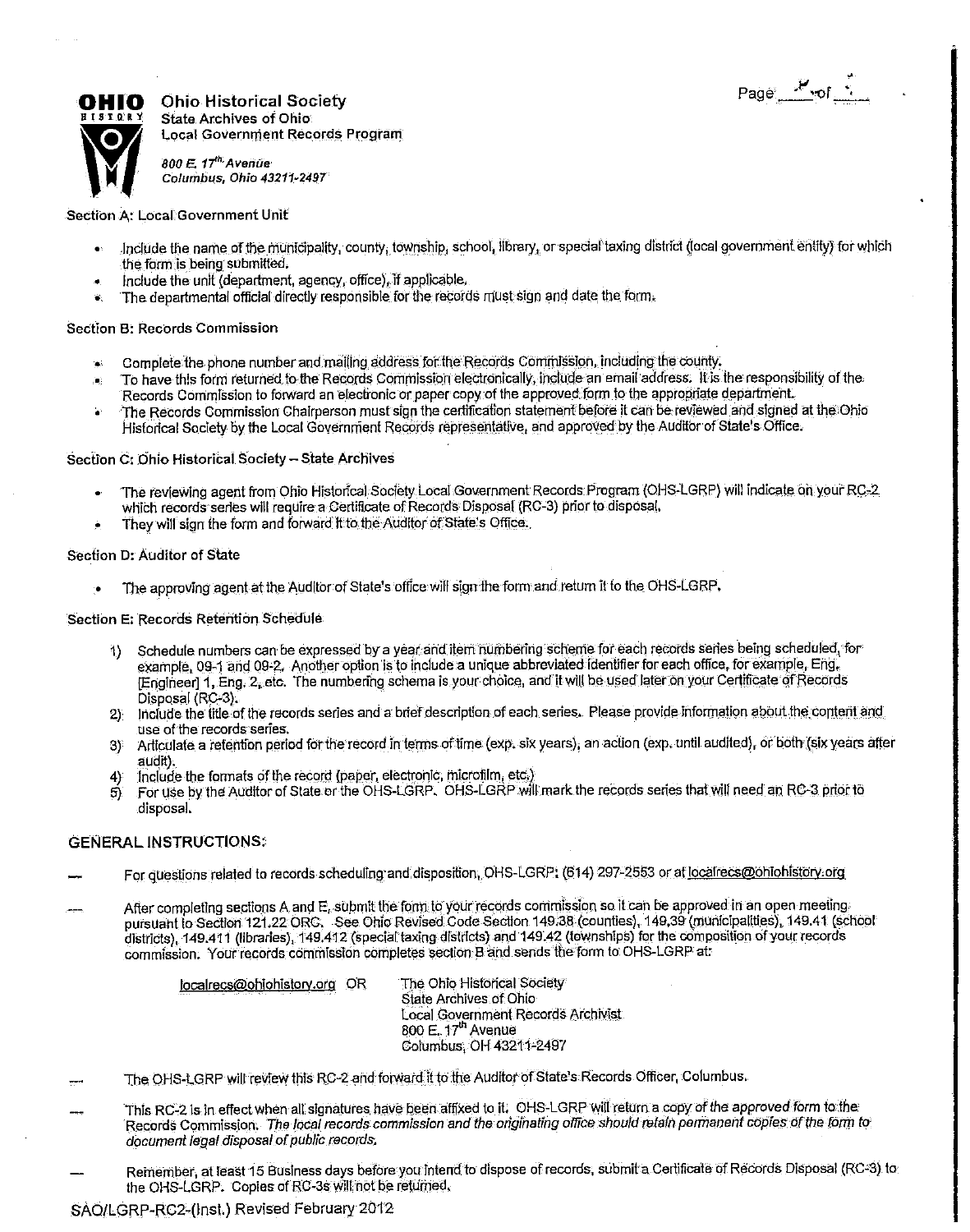

**Ohio Historical Society** ^^9 ^ **State Archives of Ohio Local Government Records Program**  i00 E. 17<sup>th</sup> Avenue

*Columbus, Ohio 43211-2497* 

# **Section E: Records Retention Schedule TRUMBULL COUNTY RISK MANAGEMENT**

(local gbverrimenf entity) (Unit)

| (1)<br>Schedule<br><b>Number</b> | (2)<br><b>Record Title and Description</b>                                                                                                                                                                                                                                                                                                                                                                                            | (3)<br><b>Retention</b><br>Period                                                                 | (4)<br>Media<br>Type        | $\mathcal{D}(5)$ . Fig.<br>For use by<br>Auditor of<br>State or<br>OHS-LGRP<br>- 그 화면 가능이 하는 거 | $(6)$ .<br>$RC-3$<br>Required<br>by OHS-<br>LGRP |
|----------------------------------|---------------------------------------------------------------------------------------------------------------------------------------------------------------------------------------------------------------------------------------------------------------------------------------------------------------------------------------------------------------------------------------------------------------------------------------|---------------------------------------------------------------------------------------------------|-----------------------------|------------------------------------------------------------------------------------------------|--------------------------------------------------|
| RM2017-01                        | <b>Bureau of Workers' Compensation-Lost</b><br>Time Claims - A worker's compensation claim<br>where eight or more calendar days are lost from<br>work due to a work-related accident or illness<br>ORC 4123.52. There is no requirement for state<br>fund employer to keep a claim file. The official<br>file is kept by BWC. A self-insured employer is<br>required to keep a claim file for each claim that<br>is statutorily open. | 10 years<br>after final<br>activity                                                               | Paperl<br>Electronic        | 和康威克                                                                                           |                                                  |
| RM2017-02                        | <b>Bureau of Worker's Compensation-Medical</b><br>Only Claims - A worker's compensation claim.<br>where seven or fewer calendar days are lost<br>from work due to a work-related accident or<br>illness, ORC 4123.52                                                                                                                                                                                                                  | 10 years<br>after final<br>activity                                                               | Paper/<br>Electronic        |                                                                                                |                                                  |
| RM2017-03                        | COBRA - (Consolidated Omnibus Budget<br>Reconciliation Act of 1985) A health insurance<br>law which allows an employee who leaves<br>employment to continue to be covered under<br>the county's health plan. Documents relating to<br>the administration of COBRA requirements<br>including initial notice and the qualifying notice.                                                                                                 | Permanent by<br>county or<br>permanently<br>avallable from<br>Third Party<br><b>Administrator</b> | Paperi<br>Electronic        |                                                                                                |                                                  |
| RM2017-04                        | <b>CORSA (County Risk Sharing Authority) -</b><br>Ohio county insurance pool, includes incidents,<br>claims, annual vehicle reports, renewals,<br>buildings and contents appraisals, certificates of<br>coverage.                                                                                                                                                                                                                     | 2 years<br>provided all<br>claims<br>settled                                                      | Paperl<br>Electronic        |                                                                                                |                                                  |
| RM2017-05                        | Drug/Alcohol Test - 49 CFR 382.401                                                                                                                                                                                                                                                                                                                                                                                                    | 5 Years                                                                                           | <b>Paper</b><br>Electronic. |                                                                                                |                                                  |
| RM2017-06                        | Employee Incident/Accident Reports on<br>exposure to Hazardous Material                                                                                                                                                                                                                                                                                                                                                               | <b>Permanent</b>                                                                                  | Paper<br>Electronic:        |                                                                                                | 34                                               |
| RM2017-07                        | Employee Incident/Accident Reports -<br>Personal Injury (not Workers' Comp claim)<br>Report of employee minor personal injury while<br>on county business.                                                                                                                                                                                                                                                                            | 6 years                                                                                           | Paper/<br><b>Electronic</b> |                                                                                                | ⊡                                                |
| RM2017-09                        | Employee Insurance - Records documenting<br>insurance benefits for employees.                                                                                                                                                                                                                                                                                                                                                         | 7 years                                                                                           | Paper/<br>Electronic        |                                                                                                |                                                  |